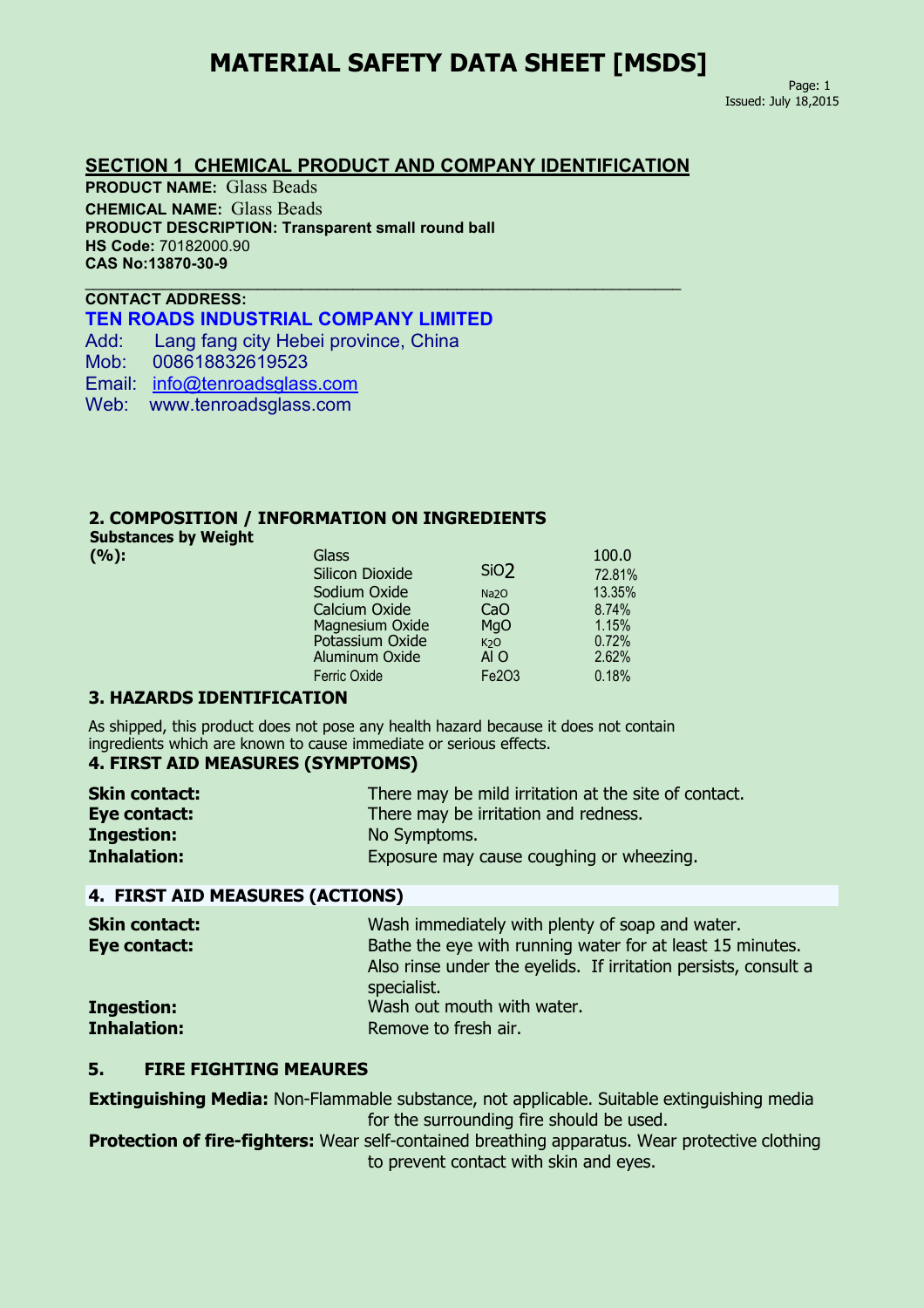# **MATERIAL SAFETY DATA SHEET [MSDS]**

### **6. ACCIDENTAL RELEASE MEASURES**

**Personal Precautions:** Refer to section 8 below for personal protection details. **Clean-Up Procedure:** Transfer to a suitable container. Material can create slippery conditions underfoot. Avoid creating dust.

### **7. HANDLING AND STORAGE**

**Handling Requirements:** Ensure there is sufficient ventilation of the area. Avoid direct contact with the substance. Avoid the formation or spread of dust in the air.

**Storage Conditions:** Store in cool, well ventilated area. Keep bottles tightly closed.

### **8. EXPOSURE CONTROLS / PERSONAL PROTECTION**

| <b>Engineering Methods:</b>    | Ensure there is exhaust ventilation of the area.    |
|--------------------------------|-----------------------------------------------------|
| <b>Respiratory Protection:</b> | Respiratory protective device with particle filter. |
| <b>Hand protection:</b>        | Protective gloves.                                  |
| <b>Eye Protection:</b>         | Safety glasses. Ensure eye bath is to hand.         |
| <b>Skin Protection:</b>        | Protective clothing.                                |

## **9. PHYSICAL AND CHEMICAL PROPERTIES**

| State:                        | <b>Solid Sphere</b>     |
|-------------------------------|-------------------------|
| <b>Colour:</b>                | White.                  |
| Odour:                        | Odourless.              |
| <b>Melting Point/Range°C:</b> | Approximately 730°C     |
| <b>Relative Density:</b>      | 2.4-2.6 $q/cm3$ (20 °C) |

### **10. STABILITY AND REACTIVITY**

The product is stable and non-reactive under normal conditions. This product will react with hydrofluoric, fluorosilicic, and phosphoric acids to produce corrosive gases. Hot, strong alkaline solutions will react with this product also.

## **11. TOXICOLOGICAL INFORMATION**

As with any abrasive material, this product is irritating to skin and eyes. May be irritating to respiratory tract. Ingestion (acute/chron-ic) may be irritating to the digestive tract. Irritation is described as reversible inflammation. The potential hazard of solid particles depends on particle size and concentration per cubic metre of air.

**Particle size:** Inhalable (< 100 µm) – when deposited anywhere in the respiratory tract Thoracic  $(< 25 \mu m)$  – when deposited anywhere within the lung airways and the gasexchange region Respirable  $(< 10 \mu m$ ) – when deposited in the gas-exchange region

The following Threshold Limit Values (TLV s) refer to airborne concentrations of constituents in this product (and their effects as described by the ACGIH):

**OSHA PEL** – Permissible Exposure Limit (mg/m<sup>3</sup>) ) **ACGIH** TWA – Time Weighted Average (mg/m<sup>3</sup>) )

> **STEL/C** – Short-term Exposure Limit / Ceiling (mg/m<sup>3</sup>) )

## **12. ECOLOGICAL INFORMATION**

**Mobility:** No data available. **Persistence and degradability:** No data available. **Bioaccumulative Potential:** No data available.